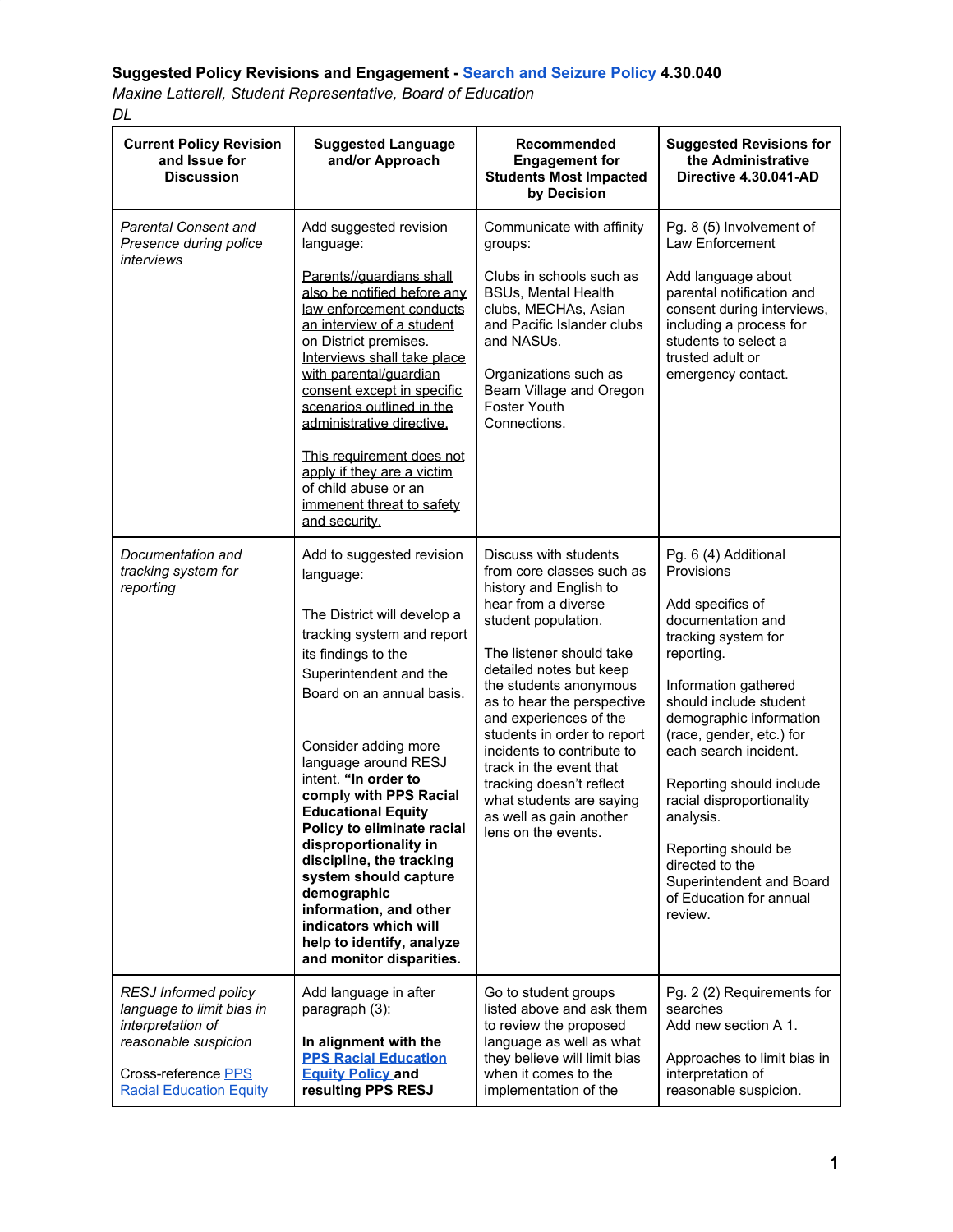| Policy                                                                                                                                                                                                                                                                                                               | <b>Framework and Plan,</b><br>PPS acknowledges the                                                                                                                                                                                                                                                                                                                                                                                                                    | policy.                                                                                                                                                 |    |                                                                                                                                                                                                                                                                                                                                             |
|----------------------------------------------------------------------------------------------------------------------------------------------------------------------------------------------------------------------------------------------------------------------------------------------------------------------|-----------------------------------------------------------------------------------------------------------------------------------------------------------------------------------------------------------------------------------------------------------------------------------------------------------------------------------------------------------------------------------------------------------------------------------------------------------------------|---------------------------------------------------------------------------------------------------------------------------------------------------------|----|---------------------------------------------------------------------------------------------------------------------------------------------------------------------------------------------------------------------------------------------------------------------------------------------------------------------------------------------|
| Section D:<br>The District shall remedy<br>the practices, including<br>assessment, that lead to<br>the over-representation of<br>students of color in areas<br>such as special education<br>and discipline, and the<br>under-representation in<br>programs such as talented<br>and gifted and Advanced<br>Placement. | practices that lead to<br>overrepresentation of<br>students of color in<br>discipline. We<br>understand systemic<br>and cultural racism in<br>both the education and<br>criminal justice system<br>and resulting presence<br>of bias in the<br>interpretation in<br>reasonable suspicion.<br>In alignment with PPS<br>vision and values, the<br>district will adopt<br>practices that confront<br>and eliminate bias in<br>interpretation of<br>reasonable suspicion. | Ask students what racially<br>informed language they<br>want to hear from their<br>teachers/administrators<br>and what they believe to<br>be effective. | А. | One of the most<br>effective ways to<br>eliminate bias is<br>through the<br>consistent<br>application of the<br>PPS RESJ Lens<br>to decision<br>making. As a<br>corollary to this<br>practice, we<br>recommend that<br>officials ask<br>these three<br>prompts to<br>interrupt bias in<br>the interpretation<br>of reasonable<br>suspicion: |
|                                                                                                                                                                                                                                                                                                                      |                                                                                                                                                                                                                                                                                                                                                                                                                                                                       |                                                                                                                                                         | 1) | Is the observable<br>basis of your<br>reasonable<br>suspicion<br>displayed by<br>other students.<br>including white<br>students?                                                                                                                                                                                                            |
|                                                                                                                                                                                                                                                                                                                      |                                                                                                                                                                                                                                                                                                                                                                                                                                                                       |                                                                                                                                                         | 2) | Is the observable<br>basis of your<br>reasonable<br>suspicion a<br>stereotype that<br>affirms a<br>culturally racist<br>narrative?                                                                                                                                                                                                          |
|                                                                                                                                                                                                                                                                                                                      |                                                                                                                                                                                                                                                                                                                                                                                                                                                                       |                                                                                                                                                         | 3) | Is the observable<br>basis of your<br>reasonable<br>suspicion<br>independent of<br>normative<br>behavior (s) that<br>reinforce<br>institutional<br>racism?                                                                                                                                                                                  |

## **Suggested Policy Revisions and Engagement - Student Conduct & Discipline Policy 4.30.010-P**

| <b>Current Policy</b><br><b>Revision and</b><br><b>Issue for</b><br><b>Discussion</b> | <b>Suggested Language and/or Approach</b> | Recommended<br><b>Engagement for</b><br><b>Students Most</b><br>Impacted by<br><b>Decision</b> | <b>Suggested</b><br><b>Revisions for the</b><br><b>Administrative</b><br><b>Directive</b><br>4.30.041-AD |
|---------------------------------------------------------------------------------------|-------------------------------------------|------------------------------------------------------------------------------------------------|----------------------------------------------------------------------------------------------------------|
| Affirming                                                                             |                                           |                                                                                                |                                                                                                          |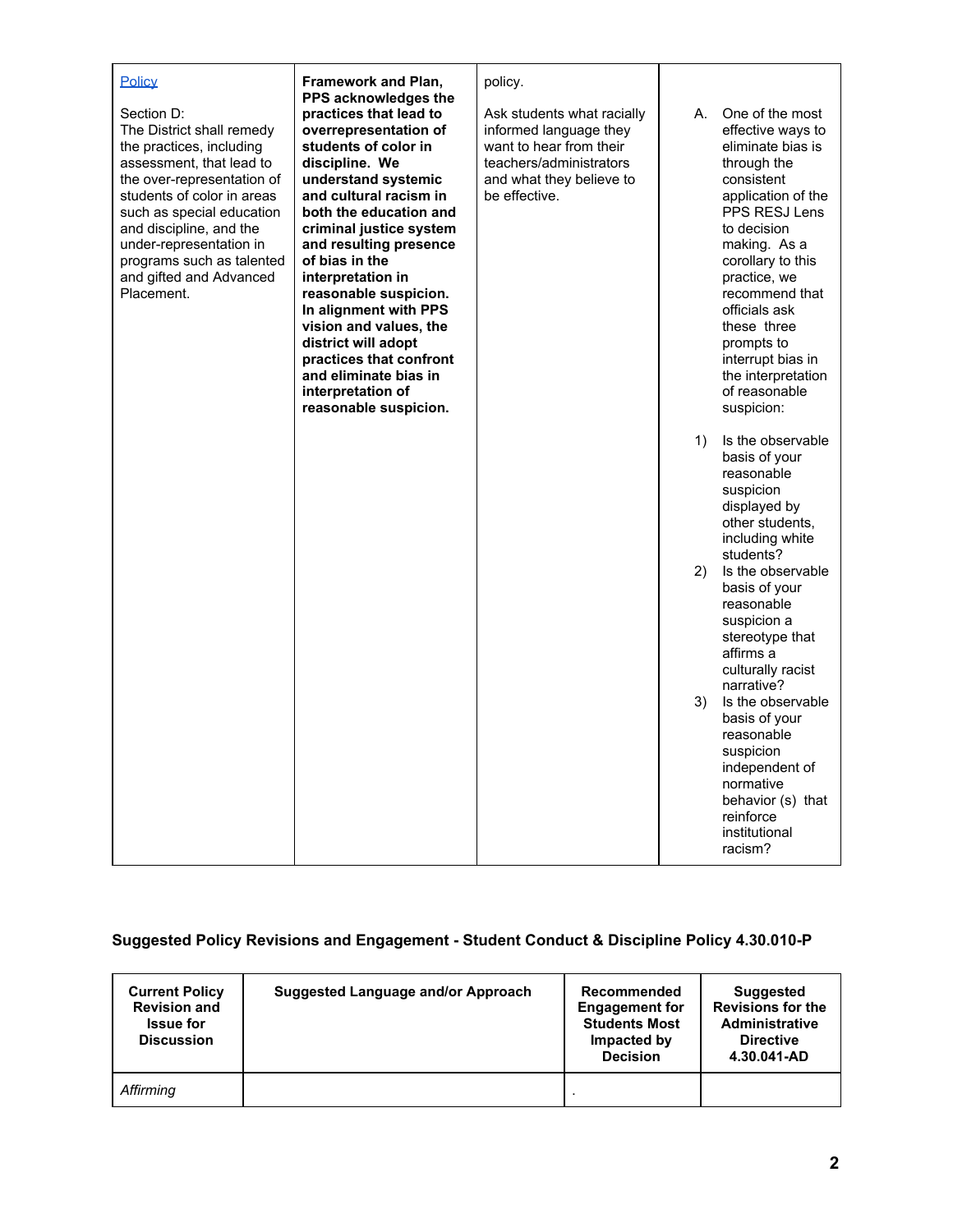| Restorative<br>Practices to<br>managing<br>discipline                                                                                                                                                                                                                                                                                                                                                                                                               |                                                                                                                                                                                                                                                                                                                                                                                                                                                                                                                                                                                                                                                                                                                                                                                                                                                                                                                                                                                                                                                                                                                                                                                                                                                                                                                                                                                                                                                                                                                                                                                                                                                                        |  |
|---------------------------------------------------------------------------------------------------------------------------------------------------------------------------------------------------------------------------------------------------------------------------------------------------------------------------------------------------------------------------------------------------------------------------------------------------------------------|------------------------------------------------------------------------------------------------------------------------------------------------------------------------------------------------------------------------------------------------------------------------------------------------------------------------------------------------------------------------------------------------------------------------------------------------------------------------------------------------------------------------------------------------------------------------------------------------------------------------------------------------------------------------------------------------------------------------------------------------------------------------------------------------------------------------------------------------------------------------------------------------------------------------------------------------------------------------------------------------------------------------------------------------------------------------------------------------------------------------------------------------------------------------------------------------------------------------------------------------------------------------------------------------------------------------------------------------------------------------------------------------------------------------------------------------------------------------------------------------------------------------------------------------------------------------------------------------------------------------------------------------------------------------|--|
| Increased policy<br>guidance re: staff<br>support, tools,<br>school climate<br>resources, and<br>mutual<br>accountability to<br>eliminate bias in<br>interpretations                                                                                                                                                                                                                                                                                                |                                                                                                                                                                                                                                                                                                                                                                                                                                                                                                                                                                                                                                                                                                                                                                                                                                                                                                                                                                                                                                                                                                                                                                                                                                                                                                                                                                                                                                                                                                                                                                                                                                                                        |  |
| <b>RESJ</b> Informed<br>policy language<br>Cross-reference<br><b>PPS Racial</b><br><b>Education Equity</b><br>Policy<br>Section D:<br>The District shall<br>remedy the<br>practices,<br>including<br>assessment, that<br>lead to the<br>over-representatio<br>n of students of<br>color in areas<br>such as special<br>education and<br>discipline, and the<br>under-representat<br>ion in programs<br>such as talented<br>and gifted and<br>Advanced<br>Placement. | Add suggested language revisions:<br>Introduction<br>I.<br>The district desires the use of RESJ,<br>evidence based, promising practices and<br>trauma informed practices that maximize<br>instructional time for every student and<br>minimize the use of exclusionary discipline.<br>The district seeks to build a system wide<br>understanding of institutional and cultural<br>racism, trauma prevalence and impact which<br>recognizes that racist and traumatic<br>experiences can negatively affect student<br>behavior and that disciplinary practices can<br>retraumatize students. Each school and<br>program shall create a safe, calm, and secure<br>environment in which every student feels<br>included, supported and respected. To this<br>end, disciplinary decision making should<br>include a Racial Equity and Social Justice<br>and trauma informed perspective and focus<br>on restorative practices. In alignment with<br>the PPS Racial Education Equity Policy and<br>resulting PPS RESJ Framework and Plan the<br>district the district shall adopt practices that<br>eliminate disparities and disproportionality in<br>disciplinary actions for students of color.<br>When student behavior<br>5. Culturally responsive/culturally sustaining<br>pedagogy and instruction<br>B. DisciplineUtilizing a RESJ and trauma<br>informed approach to school discipline<br>The District recognizes that students of color<br>experience disproportionate disciplinary<br>actions. The district recognizes that<br>institutional and cultural racism impact<br>disciplinary decision making and will<br>proactively work to eliminate disparities in |  |